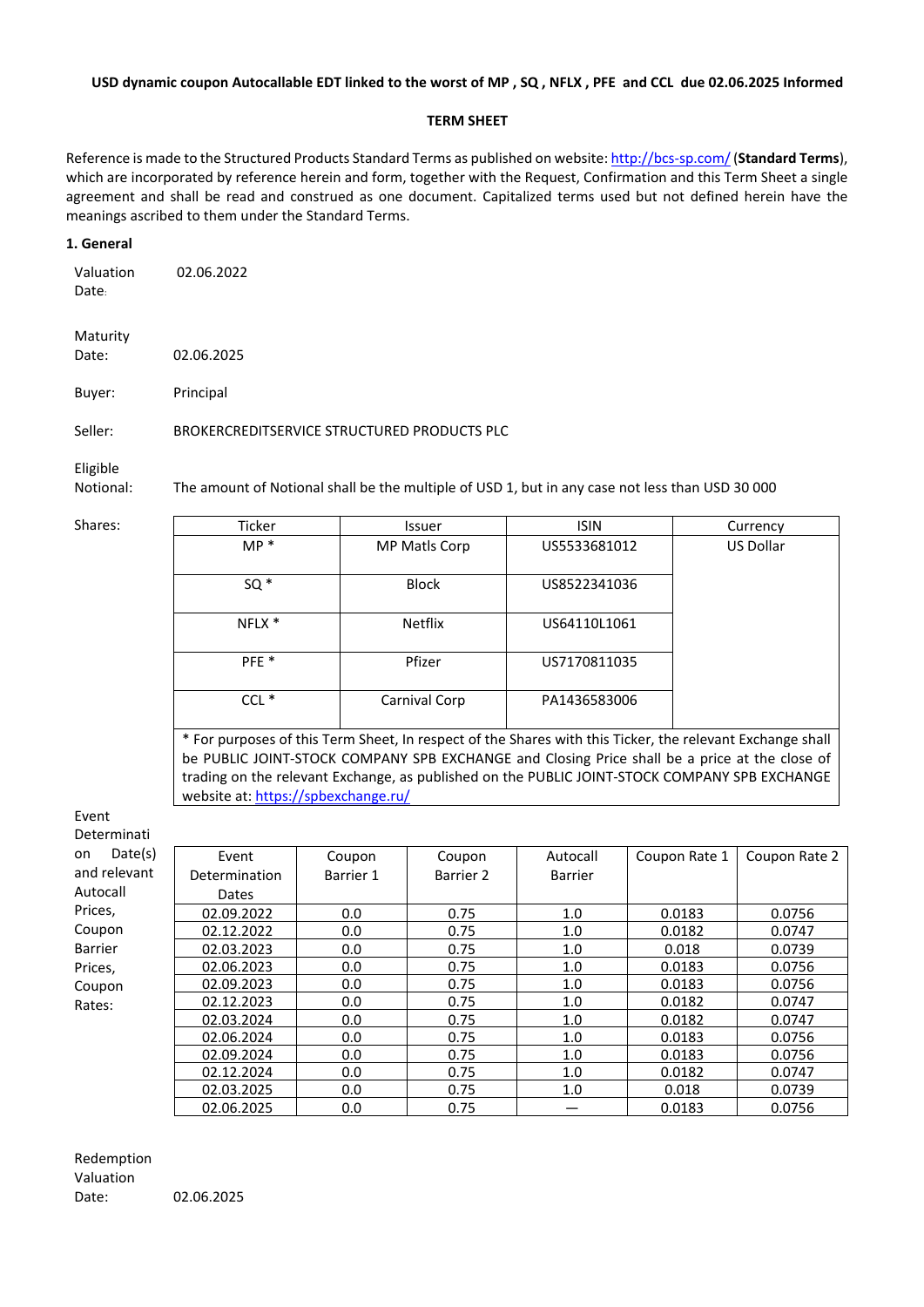| Initial Price:                           | Closing Price of a Share as of Valuation Date                                                                                                                                                                                                                                                                             |  |  |  |  |
|------------------------------------------|---------------------------------------------------------------------------------------------------------------------------------------------------------------------------------------------------------------------------------------------------------------------------------------------------------------------------|--|--|--|--|
| Redemption<br>Price:                     | With respect to each Share, its Initial Price multiplied by 0.65                                                                                                                                                                                                                                                          |  |  |  |  |
| Coupon<br>Barrier Price<br>N:            | With respect to each share, its Initial Price multiplied by Coupon Barrier N.                                                                                                                                                                                                                                             |  |  |  |  |
| <b>Autocall Price:</b>                   | With respect to each share, its Initial Price multiplied by Autocall Barrier                                                                                                                                                                                                                                              |  |  |  |  |
| Snowball<br>Coefficient:                 | 1.0                                                                                                                                                                                                                                                                                                                       |  |  |  |  |
| Price<br>Coefficient:                    | 1.0                                                                                                                                                                                                                                                                                                                       |  |  |  |  |
| Performance<br>Ratio:                    | The ratio of the Current Price of the relevant Share to its Initial Price.                                                                                                                                                                                                                                                |  |  |  |  |
| Coupon:                                  | An amount payable by the Seller to the Buyer pursuant to clause 4(a) herein.                                                                                                                                                                                                                                              |  |  |  |  |
| Coupon<br>Period:<br>Worst<br>Performing | A period of time between the Event Determination Dates (from and excluding each Event Determination<br>Date to and including the consequent Event Determination Date). The first Coupon Period shall start from<br>and excluding the Valuation Date. The last Coupon Period shall end on and including the Maturity Date. |  |  |  |  |
| Share:                                   | The Share with the lowest Performance Ratio on the Redemption Valuation Date or the Early Termination<br>Valuation Date (as applicable).                                                                                                                                                                                  |  |  |  |  |
| Volume:                                  | The Volume shall be calculated:<br>if the Worst Performing Share is denominated in the Transaction Currency - as the Notional divided<br>(a)<br>by the product of the Price Coefficient and the Initial Price of the Worst Performing Share rounding<br>down to the nearest whole number;                                 |  |  |  |  |

## **2. Prepayment**

The Buyer shall pay to the Seller the Notional not later than the day following the Trade Date.

## **3. Autocall**

If on given Event Determination Date the Current Price of each Share is equal to above respective Autocall Price for the particular Event Determination Date, the Contract shall be terminated, and the Seller shall within 2 Business Days upon the relevant Event Determination Date repay to the Buyer the Notional. For the avoidance of doubt, in this case all further obligations between Buyer and Seller, including but not limited to those specified in clauses 4 and 5 hereof, are terminated.

## **4. Coupon Payment**

If on any Event Determination Date or the Redemption Valuation Date the Current Price of each and all Shares are equal to or exceed the specified Coupon Barrier Price(where there is more than one Coupon Barrier Price the highest Coupon Barrier Price met on the particular Event Determination Date applies)the Buyer will receive:

- (a) a Coupon equal to the respective Coupon Rate on the Notional [ equivalent to the Coupon Rate with the number corresponding to the number of the relevant Coupon Barrier Price] as calculated for the relevant Coupon Period; and
- (b) Coupons calculated with respect to all preceding Coupon Periods, for which no Coupon payments were made for the respective amount corresponding to the previous Coupon Periods Coupon Barrier Prices met in those periods multiplied by Snowball Coefficient.

All payments specified above shall be made within 2 Business Days following the relevant Event Determination Date. For the avoidance of doubt, if on any Event Determination Date or the Redemption Valuation Date the Current Price of any Share is below the lowest Coupon Barrier Price, no Coupon will be paid for the relevant Coupon Period.

# **5. Cash Settlement**

If on the Redemption Valuation Date the Current Price of each and all Shares is equal to or above the Redemption Price, the Seller shall pay to the Buyer the Notional within 2 Business Day of occurrence of the Maturity Date.